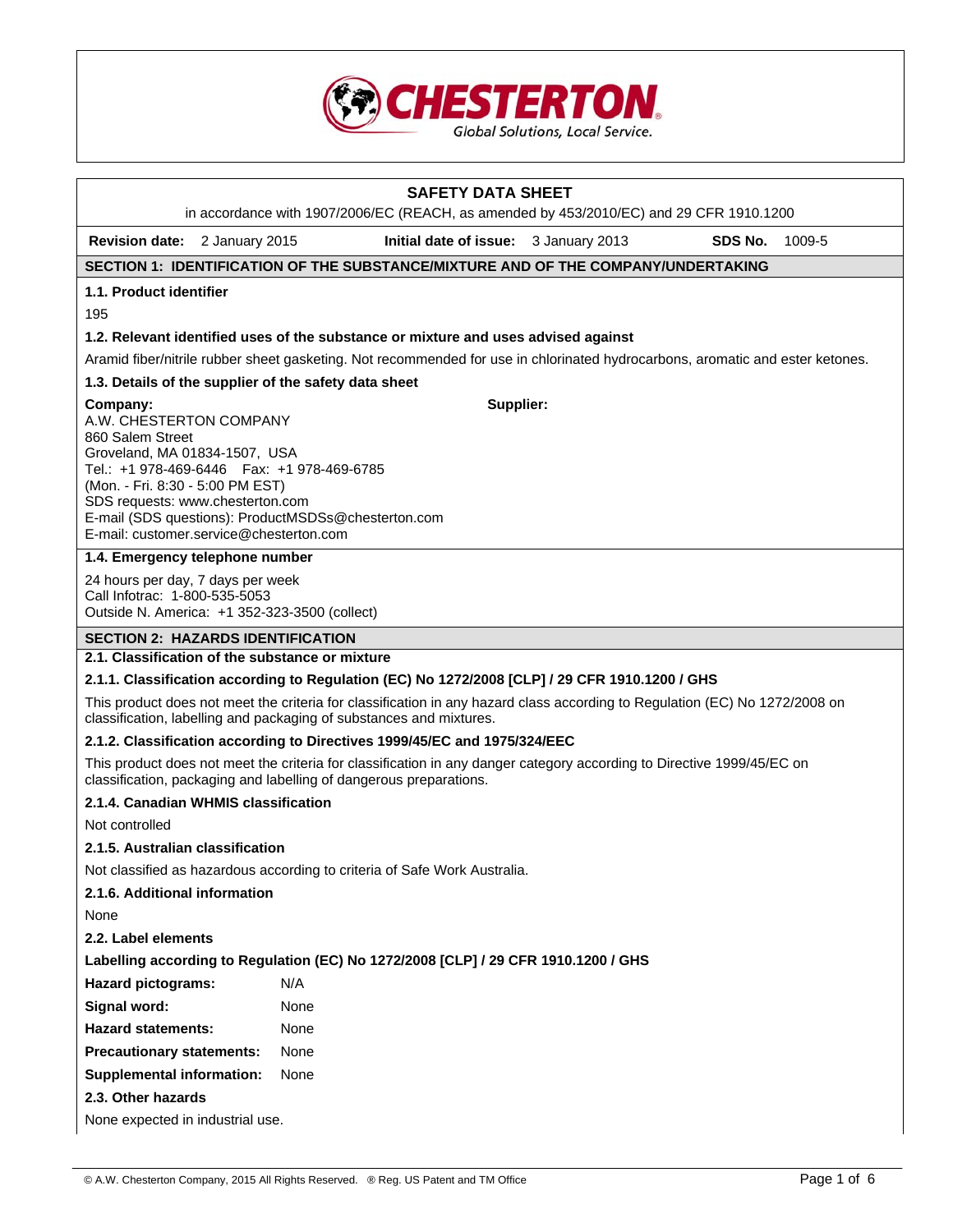| <b>SECTION 3: COMPOSITION/INFORMATION ON INGREDIENTS</b>                                                                                                                        |                                                                                                                                                                                                                                                                                      |                                     |                          |                                    |                                       |  |  |
|---------------------------------------------------------------------------------------------------------------------------------------------------------------------------------|--------------------------------------------------------------------------------------------------------------------------------------------------------------------------------------------------------------------------------------------------------------------------------------|-------------------------------------|--------------------------|------------------------------------|---------------------------------------|--|--|
| 3.2. Mixtures                                                                                                                                                                   |                                                                                                                                                                                                                                                                                      |                                     |                          |                                    |                                       |  |  |
| Hazardous Ingredients <sup>1</sup>                                                                                                                                              | % Wt.                                                                                                                                                                                                                                                                                | <b>CAS No./</b><br>EC No.           | <b>REACH</b><br>Reg. No. | <b>Classification</b><br>(CLP/GHS) | <b>Classification</b><br>(67/548/EEC) |  |  |
| Kaolin<br>Amorphous silica                                                                                                                                                      | $5 - 15$<br>$5 - 15$                                                                                                                                                                                                                                                                 | 1332-58-7<br>7631-86-9<br>231-545-4 | <b>NA</b><br><b>NA</b>   | Not classified<br>Not classified   | Not classified<br>Not classified      |  |  |
| Cellulose                                                                                                                                                                       | $5 - 15$                                                                                                                                                                                                                                                                             | 9004-34-6<br>232-674-9              | <b>NA</b>                | Not classified                     | Not classified                        |  |  |
| Titanium dioxide                                                                                                                                                                | $1 - 5$                                                                                                                                                                                                                                                                              | 13463-67-7<br>236-675-5             | 01-211948<br>9379-17     | Not classified                     | Not classified                        |  |  |
| *1272/2008/EC, 67/548/EEC, 99/45/EC, REACH                                                                                                                                      | Indications of danger acc. to 67/548/EEC:<br>Not applicable<br>For full text of H-statements and R-phrases: see SECTION 16.<br><sup>1</sup> Classified according to: * 29 CFR 1910.1200, 1915, 1916, 1917, Mass. Right-to-Know Law (ch. 40, M.G.LO. 111F), California Proposition 65 |                                     |                          |                                    |                                       |  |  |
| * Controlled Products Regulations<br>* Safe Work Australia [NOHSC: 1008 (2004)]                                                                                                 |                                                                                                                                                                                                                                                                                      |                                     |                          |                                    |                                       |  |  |
| <b>SECTION 4: FIRST AID MEASURES</b>                                                                                                                                            |                                                                                                                                                                                                                                                                                      |                                     |                          |                                    |                                       |  |  |
| 4.1. Description of first aid measures                                                                                                                                          |                                                                                                                                                                                                                                                                                      |                                     |                          |                                    |                                       |  |  |
| Inhalation:<br>If not breathing, administer artificial respiration. Contact physician.                                                                                          |                                                                                                                                                                                                                                                                                      |                                     |                          |                                    |                                       |  |  |
| Skin contact:<br>Wash skin with soap and water. Contact physician if irritation persists.                                                                                       |                                                                                                                                                                                                                                                                                      |                                     |                          |                                    |                                       |  |  |
| Flush eyes for at least 15 minutes with large amounts of water. Contact physician.<br>Eye contact:                                                                              |                                                                                                                                                                                                                                                                                      |                                     |                          |                                    |                                       |  |  |
| Ingestion:<br>Induce vomiting Contact physician immediately.                                                                                                                    |                                                                                                                                                                                                                                                                                      |                                     |                          |                                    |                                       |  |  |
| 4.2. Most important symptoms and effects, both acute and delayed                                                                                                                |                                                                                                                                                                                                                                                                                      |                                     |                          |                                    |                                       |  |  |
| Repeated inhalation of nuisance dust in excess of exposure limits over an extended period of time may result in injury to the lungs.                                            |                                                                                                                                                                                                                                                                                      |                                     |                          |                                    |                                       |  |  |
| 4.3. Indication of any immediate medical attention and special treatment needed                                                                                                 |                                                                                                                                                                                                                                                                                      |                                     |                          |                                    |                                       |  |  |
| Treat symptoms.                                                                                                                                                                 |                                                                                                                                                                                                                                                                                      |                                     |                          |                                    |                                       |  |  |
| <b>SECTION 5: FIRE-FIGHTING MEASURES</b>                                                                                                                                        |                                                                                                                                                                                                                                                                                      |                                     |                          |                                    |                                       |  |  |
| 5.1. Extinguishing media                                                                                                                                                        |                                                                                                                                                                                                                                                                                      |                                     |                          |                                    |                                       |  |  |
| Carbon Dioxide, dry chemical or water spray                                                                                                                                     |                                                                                                                                                                                                                                                                                      |                                     |                          |                                    |                                       |  |  |
| 5.2. Special hazards arising from the substance or mixture                                                                                                                      |                                                                                                                                                                                                                                                                                      |                                     |                          |                                    |                                       |  |  |
| Material will burn slowly if ignited, emitting decomposition fumes from rubber binder. Once rubber is extinguished, provide extra<br>cooling to prevent spontaneous reignition. |                                                                                                                                                                                                                                                                                      |                                     |                          |                                    |                                       |  |  |
| 5.3. Advice for firefighters                                                                                                                                                    |                                                                                                                                                                                                                                                                                      |                                     |                          |                                    |                                       |  |  |
| Recommend Firefighters wear self-contained breathing apparatus.                                                                                                                 |                                                                                                                                                                                                                                                                                      |                                     |                          |                                    |                                       |  |  |
| <b>Flammability Classification:</b>                                                                                                                                             |                                                                                                                                                                                                                                                                                      |                                     |                          |                                    |                                       |  |  |
| <b>HAZCHEM Emergency Action Code:</b>                                                                                                                                           | $\mathbf{Z}$<br>2 <sub>1</sub>                                                                                                                                                                                                                                                       |                                     |                          |                                    |                                       |  |  |
| <b>SECTION 6: ACCIDENTAL RELEASE MEASURES</b>                                                                                                                                   |                                                                                                                                                                                                                                                                                      |                                     |                          |                                    |                                       |  |  |
| 6.1. Personal precautions, protective equipment and emergency procedures                                                                                                        |                                                                                                                                                                                                                                                                                      |                                     |                          |                                    |                                       |  |  |
| Utilize exposure controls and personal protection as specified in Section 8.                                                                                                    |                                                                                                                                                                                                                                                                                      |                                     |                          |                                    |                                       |  |  |
| <b>6.2. Environmental Precautions</b>                                                                                                                                           |                                                                                                                                                                                                                                                                                      |                                     |                          |                                    |                                       |  |  |
| No special requirements.                                                                                                                                                        |                                                                                                                                                                                                                                                                                      |                                     |                          |                                    |                                       |  |  |
| 6.3. Methods and material for containment and cleaning up                                                                                                                       |                                                                                                                                                                                                                                                                                      |                                     |                          |                                    |                                       |  |  |
| No special steps required. nontoxic                                                                                                                                             |                                                                                                                                                                                                                                                                                      |                                     |                          |                                    |                                       |  |  |
| 6.4. Reference to other sections                                                                                                                                                |                                                                                                                                                                                                                                                                                      |                                     |                          |                                    |                                       |  |  |
| Refer to section 13 for disposal advice.                                                                                                                                        |                                                                                                                                                                                                                                                                                      |                                     |                          |                                    |                                       |  |  |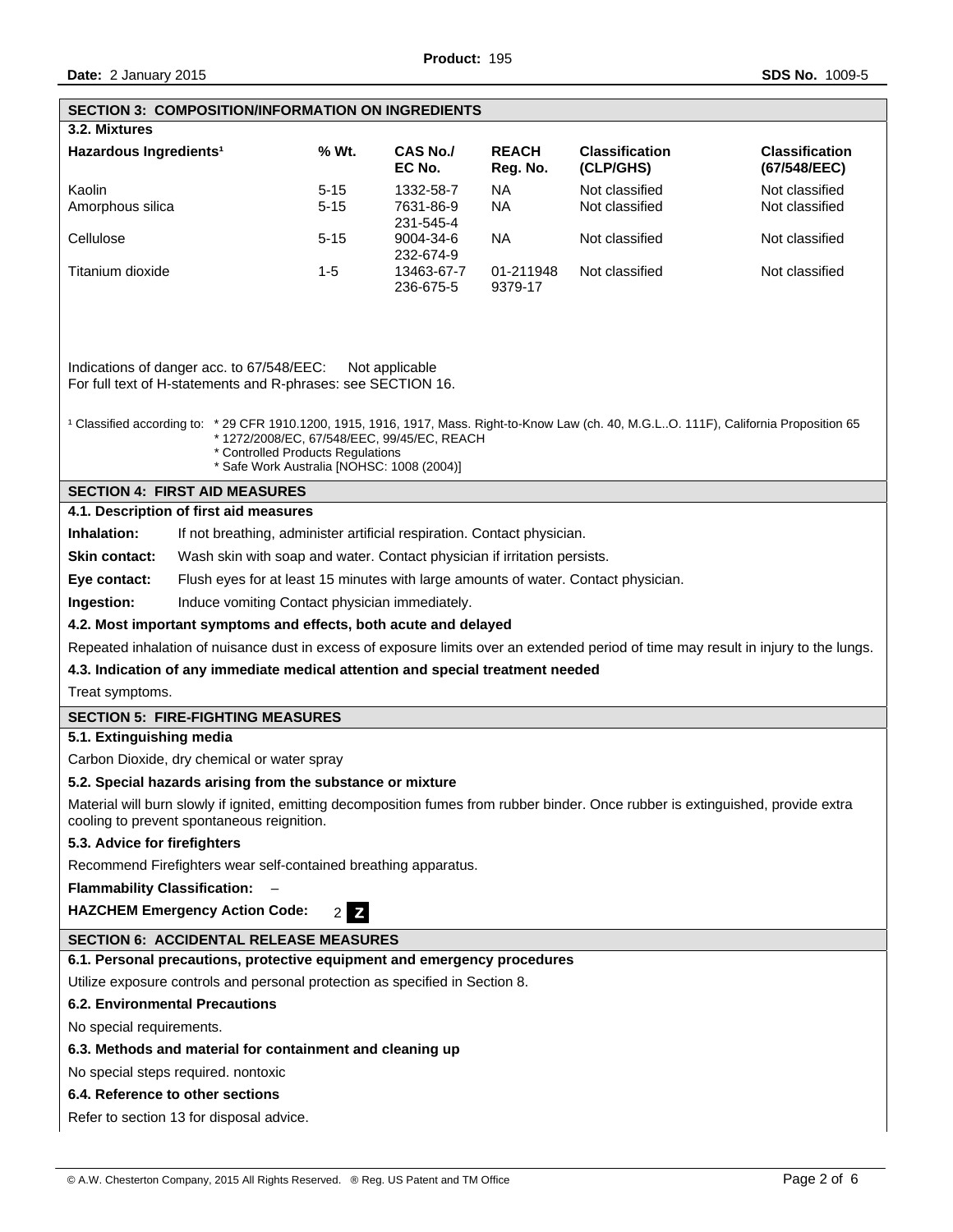#### **SECTION 7: HANDLING AND STORAGE**

## **7.1. Precautions for safe handling**

Avoid creating dust. Avoid creating and breathing dust during removal, drilling, grinding, sawing or sanding.

#### **7.2. Conditions for safe storage, including any incompatibilities**

Store in cool, dry area.

#### **7.3. Specific end use(s)**

No special precautions.

## **SECTION 8: EXPOSURE CONTROLS/PERSONAL PROTECTION**

## **8.1. Control parameters**

#### **Occupational exposure limit values**

| Ingredients      | OSHA PEL <sup>1</sup><br>ppm | mg/m <sup>3</sup> | <b>ACGIH TLV<sup>2</sup></b><br>ppm | mg/m <sup>3</sup> | UK WEL <sup>3</sup><br>ppm | mg/m <sup>3</sup>       | <b>AUSTRALIA ES4</b><br>ppm | mg/m <sup>3</sup> |
|------------------|------------------------------|-------------------|-------------------------------------|-------------------|----------------------------|-------------------------|-----------------------------|-------------------|
| Kaolin           | $\overline{\phantom{m}}$     | 15                | $\qquad \qquad -$                   | $2$ (resp)        | $\qquad \qquad -$          | $2$ (resp)              | $\overline{\phantom{m}}$    | 10                |
| Amorphous silica | -                            | 20 mppcf          | (inhal)<br>(resp)                   | 10<br>3           | -                          | 6 (inhal)<br>2.4 (resp) | $\qquad \qquad$             | 2                 |
| Cellulose        |                              | 15                | $\qquad \qquad -$                   | 10                | $\qquad \qquad -$          | 10 (inhal)<br>4 (resp)  | $\overline{\phantom{m}}$    | 10                |
| Titanium dioxide |                              | 15                | —                                   | 10                | -                          | 10 (inhal)<br>4 (resp)  | $\overline{\phantom{0}}$    | 10                |
|                  |                              |                   |                                     |                   |                            |                         |                             |                   |

<sup>1</sup> United States Occupational Health & Safety Administration permissible exposure limits.

² American Conference of Governmental Industrial Hygienists threshold limit values.

³ EH40 Workplace exposure limits, Health & Safety Executive

⁴ Adopted National Exposure Standards for Atmospheric Contaminants in the Occupational Environment [NOHSC:1003].

#### **8.2. Exposure controls**

#### **8.2.1. Engineering measures**

Local exhaust is needed during dust producing operations. If it is necessary to alter the final cured product such that dust may be generated, use adequate dust extraction or damp down.

#### **8.2.2. Individual protection measures**

**Respiratory protection:** If necessary, utilize an approved nuisance dust respirator.

**Protective gloves:** Recommended

# **Eye and face protection:** Recommended

**Other:** None

#### **8.2.3. Environmental exposure controls**

Refer to sections 6 and 12.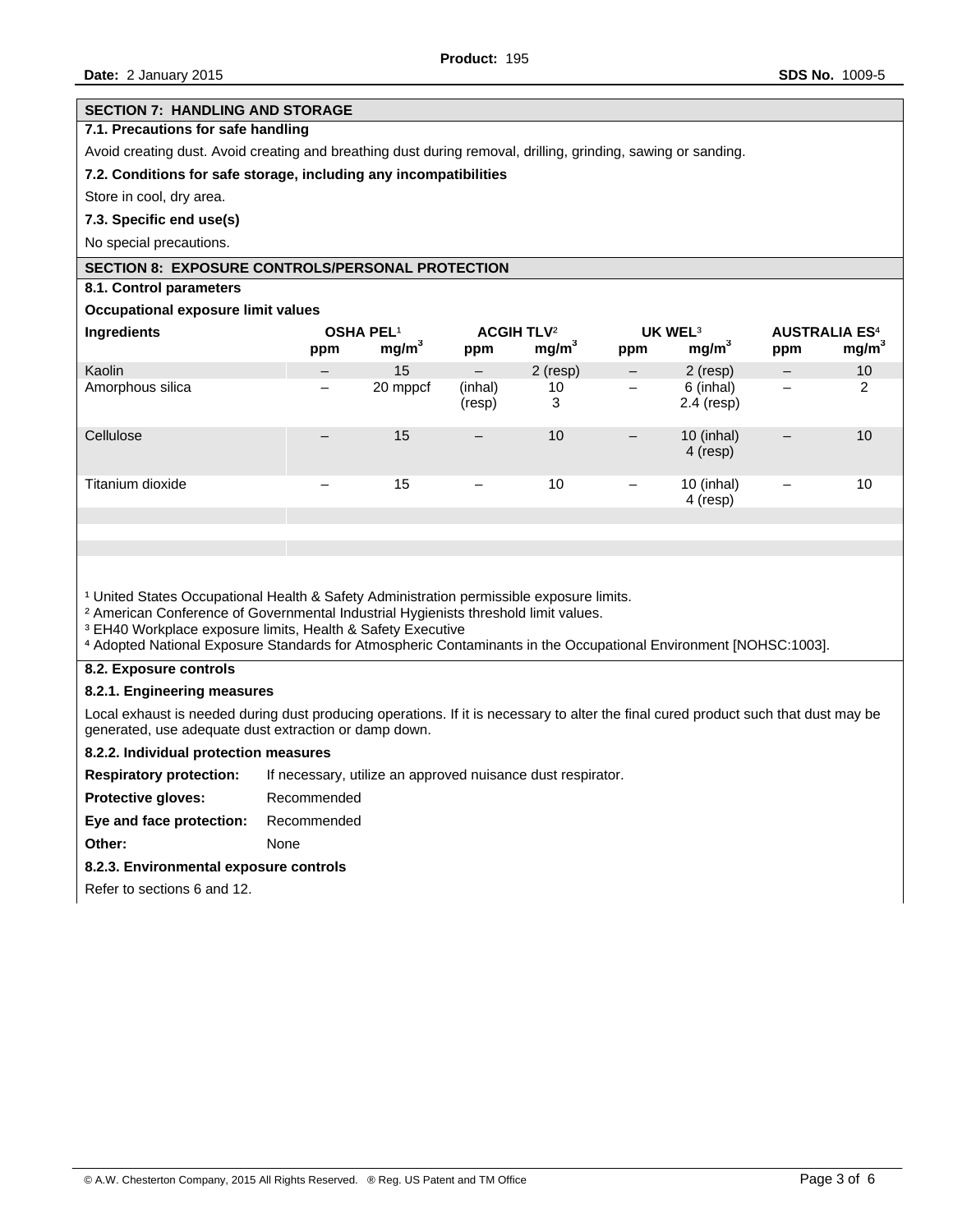|                                                                                                                                                                                                                                                                                                                                                                           |                                                                                                                                                                                                                                                                                                  | <b>SECTION 9: PHYSICAL AND CHEMICAL PROPERTIES</b>                                                                                                                                                         |                                                                                                                                                                                                                                                                                             |                                                                                                                                                                                               |  |  |  |
|---------------------------------------------------------------------------------------------------------------------------------------------------------------------------------------------------------------------------------------------------------------------------------------------------------------------------------------------------------------------------|--------------------------------------------------------------------------------------------------------------------------------------------------------------------------------------------------------------------------------------------------------------------------------------------------|------------------------------------------------------------------------------------------------------------------------------------------------------------------------------------------------------------|---------------------------------------------------------------------------------------------------------------------------------------------------------------------------------------------------------------------------------------------------------------------------------------------|-----------------------------------------------------------------------------------------------------------------------------------------------------------------------------------------------|--|--|--|
| 9.1. Information on basic physical and chemical properties                                                                                                                                                                                                                                                                                                                |                                                                                                                                                                                                                                                                                                  |                                                                                                                                                                                                            |                                                                                                                                                                                                                                                                                             |                                                                                                                                                                                               |  |  |  |
| <b>Physical state</b><br>Colour<br>Initial boiling point<br><b>Melting point</b><br>% Volatile (by volume)<br><b>Flash point</b><br><b>Method</b><br><b>Viscosity</b><br><b>Autoignition temperature</b><br><b>Decomposition temperature</b><br><b>Upper/lower flammability or</b><br>explosive limits<br><b>Flammability (solid, gas)</b><br><b>Explosive properties</b> |                                                                                                                                                                                                                                                                                                  | solid<br>white<br>not applicable<br>not applicable<br>not applicable<br>not applicable<br>None<br>not applicable<br>not applicable<br>not determined<br>not applicable<br>not applicable<br>not applicable | Odour<br><b>Odour threshold</b><br>Vapour pressure @ 20°C<br>% Aromatics by weight<br>pH<br><b>Relative density</b><br>Weight per volume<br><b>Coefficient (water/oil)</b><br>Vapour density (air=1)<br>Rate of evaporation (ether=1)<br>Solubility in water<br><b>Oxidising properties</b> | slight<br>not determined<br>not applicable<br>None<br>not applicable<br>not determined<br>not determined<br>not applicable<br>not applicable<br>not applicable<br>insoluble<br>not applicable |  |  |  |
| 9.2. Other information<br>Specific gravity: 1.8g/cc                                                                                                                                                                                                                                                                                                                       |                                                                                                                                                                                                                                                                                                  |                                                                                                                                                                                                            |                                                                                                                                                                                                                                                                                             |                                                                                                                                                                                               |  |  |  |
| <b>SECTION 10: STABILITY AND REACTIVITY</b>                                                                                                                                                                                                                                                                                                                               |                                                                                                                                                                                                                                                                                                  |                                                                                                                                                                                                            |                                                                                                                                                                                                                                                                                             |                                                                                                                                                                                               |  |  |  |
| 10.1. Reactivity                                                                                                                                                                                                                                                                                                                                                          |                                                                                                                                                                                                                                                                                                  |                                                                                                                                                                                                            |                                                                                                                                                                                                                                                                                             |                                                                                                                                                                                               |  |  |  |
| Refer to sections 10.3 and 10.5.                                                                                                                                                                                                                                                                                                                                          |                                                                                                                                                                                                                                                                                                  |                                                                                                                                                                                                            |                                                                                                                                                                                                                                                                                             |                                                                                                                                                                                               |  |  |  |
| 10.2. Chemical stability                                                                                                                                                                                                                                                                                                                                                  |                                                                                                                                                                                                                                                                                                  |                                                                                                                                                                                                            |                                                                                                                                                                                                                                                                                             |                                                                                                                                                                                               |  |  |  |
| <b>Stable</b>                                                                                                                                                                                                                                                                                                                                                             |                                                                                                                                                                                                                                                                                                  |                                                                                                                                                                                                            |                                                                                                                                                                                                                                                                                             |                                                                                                                                                                                               |  |  |  |
| 10.3. Possibility of hazardous reactions                                                                                                                                                                                                                                                                                                                                  |                                                                                                                                                                                                                                                                                                  |                                                                                                                                                                                                            |                                                                                                                                                                                                                                                                                             |                                                                                                                                                                                               |  |  |  |
|                                                                                                                                                                                                                                                                                                                                                                           |                                                                                                                                                                                                                                                                                                  | No dangerous reactions known under conditions of normal use.                                                                                                                                               |                                                                                                                                                                                                                                                                                             |                                                                                                                                                                                               |  |  |  |
| 10.4. Conditions to avoid                                                                                                                                                                                                                                                                                                                                                 |                                                                                                                                                                                                                                                                                                  |                                                                                                                                                                                                            |                                                                                                                                                                                                                                                                                             |                                                                                                                                                                                               |  |  |  |
| None                                                                                                                                                                                                                                                                                                                                                                      |                                                                                                                                                                                                                                                                                                  |                                                                                                                                                                                                            |                                                                                                                                                                                                                                                                                             |                                                                                                                                                                                               |  |  |  |
| 10.5. Incompatible materials                                                                                                                                                                                                                                                                                                                                              |                                                                                                                                                                                                                                                                                                  |                                                                                                                                                                                                            |                                                                                                                                                                                                                                                                                             |                                                                                                                                                                                               |  |  |  |
| Strong oxidizers/acids/alkaline.                                                                                                                                                                                                                                                                                                                                          |                                                                                                                                                                                                                                                                                                  |                                                                                                                                                                                                            |                                                                                                                                                                                                                                                                                             |                                                                                                                                                                                               |  |  |  |
| 10.6. Hazardous decomposition products                                                                                                                                                                                                                                                                                                                                    |                                                                                                                                                                                                                                                                                                  |                                                                                                                                                                                                            |                                                                                                                                                                                                                                                                                             |                                                                                                                                                                                               |  |  |  |
|                                                                                                                                                                                                                                                                                                                                                                           |                                                                                                                                                                                                                                                                                                  | Carbon Monoxide, Carbon Dioxide and other toxic fumes.                                                                                                                                                     |                                                                                                                                                                                                                                                                                             |                                                                                                                                                                                               |  |  |  |
| <b>SECTION 11: TOXICOLOGICAL INFORMATION</b>                                                                                                                                                                                                                                                                                                                              |                                                                                                                                                                                                                                                                                                  |                                                                                                                                                                                                            |                                                                                                                                                                                                                                                                                             |                                                                                                                                                                                               |  |  |  |
| 11.1. Information on toxicological effects                                                                                                                                                                                                                                                                                                                                |                                                                                                                                                                                                                                                                                                  | inhalation and skin contact                                                                                                                                                                                |                                                                                                                                                                                                                                                                                             |                                                                                                                                                                                               |  |  |  |
| <b>Primary route of exposure</b><br>under normal use:                                                                                                                                                                                                                                                                                                                     |                                                                                                                                                                                                                                                                                                  |                                                                                                                                                                                                            |                                                                                                                                                                                                                                                                                             |                                                                                                                                                                                               |  |  |  |
| <b>Acute effects:</b>                                                                                                                                                                                                                                                                                                                                                     | None                                                                                                                                                                                                                                                                                             |                                                                                                                                                                                                            |                                                                                                                                                                                                                                                                                             |                                                                                                                                                                                               |  |  |  |
| <b>Chronic effects:</b>                                                                                                                                                                                                                                                                                                                                                   | Repeated inhalation of nuisance dust in excess of exposure limits over an extended period of time may<br>result in injury to the lungs.                                                                                                                                                          |                                                                                                                                                                                                            |                                                                                                                                                                                                                                                                                             |                                                                                                                                                                                               |  |  |  |
| Carcinogenicity:                                                                                                                                                                                                                                                                                                                                                          | As per 29 CFR 1910.1200 (Hazard Communication), this product contains no carcinogens as listed by the<br>National Toxicology Program (NTP), the International Agency for Research on Cancer (IARC), the<br>Occupational Safety and Health Administration (OSHA) or Regulation (EC) No 1272/2008. |                                                                                                                                                                                                            |                                                                                                                                                                                                                                                                                             |                                                                                                                                                                                               |  |  |  |
| <b>Aspiration hazard:</b>                                                                                                                                                                                                                                                                                                                                                 | Not applicable                                                                                                                                                                                                                                                                                   |                                                                                                                                                                                                            |                                                                                                                                                                                                                                                                                             |                                                                                                                                                                                               |  |  |  |
| <b>Other information:</b><br>None known                                                                                                                                                                                                                                                                                                                                   |                                                                                                                                                                                                                                                                                                  |                                                                                                                                                                                                            |                                                                                                                                                                                                                                                                                             |                                                                                                                                                                                               |  |  |  |
| <b>SECTION 12: ECOLOGICAL INFORMATION</b>                                                                                                                                                                                                                                                                                                                                 |                                                                                                                                                                                                                                                                                                  |                                                                                                                                                                                                            |                                                                                                                                                                                                                                                                                             |                                                                                                                                                                                               |  |  |  |
|                                                                                                                                                                                                                                                                                                                                                                           | Ecotoxicological data have not been determined specifically for this product. The information given below is based on a knowledge<br>of the components and the ecotoxicology of similar substances.                                                                                              |                                                                                                                                                                                                            |                                                                                                                                                                                                                                                                                             |                                                                                                                                                                                               |  |  |  |
| 12.1. Toxicity                                                                                                                                                                                                                                                                                                                                                            |                                                                                                                                                                                                                                                                                                  |                                                                                                                                                                                                            |                                                                                                                                                                                                                                                                                             |                                                                                                                                                                                               |  |  |  |
| not determined                                                                                                                                                                                                                                                                                                                                                            |                                                                                                                                                                                                                                                                                                  |                                                                                                                                                                                                            |                                                                                                                                                                                                                                                                                             |                                                                                                                                                                                               |  |  |  |
| 12.2. Persistence and degradability                                                                                                                                                                                                                                                                                                                                       |                                                                                                                                                                                                                                                                                                  |                                                                                                                                                                                                            |                                                                                                                                                                                                                                                                                             |                                                                                                                                                                                               |  |  |  |
| not determined                                                                                                                                                                                                                                                                                                                                                            |                                                                                                                                                                                                                                                                                                  |                                                                                                                                                                                                            |                                                                                                                                                                                                                                                                                             |                                                                                                                                                                                               |  |  |  |
| 12.3. Bioaccumulative potential                                                                                                                                                                                                                                                                                                                                           |                                                                                                                                                                                                                                                                                                  |                                                                                                                                                                                                            |                                                                                                                                                                                                                                                                                             |                                                                                                                                                                                               |  |  |  |
| not determined                                                                                                                                                                                                                                                                                                                                                            |                                                                                                                                                                                                                                                                                                  |                                                                                                                                                                                                            |                                                                                                                                                                                                                                                                                             |                                                                                                                                                                                               |  |  |  |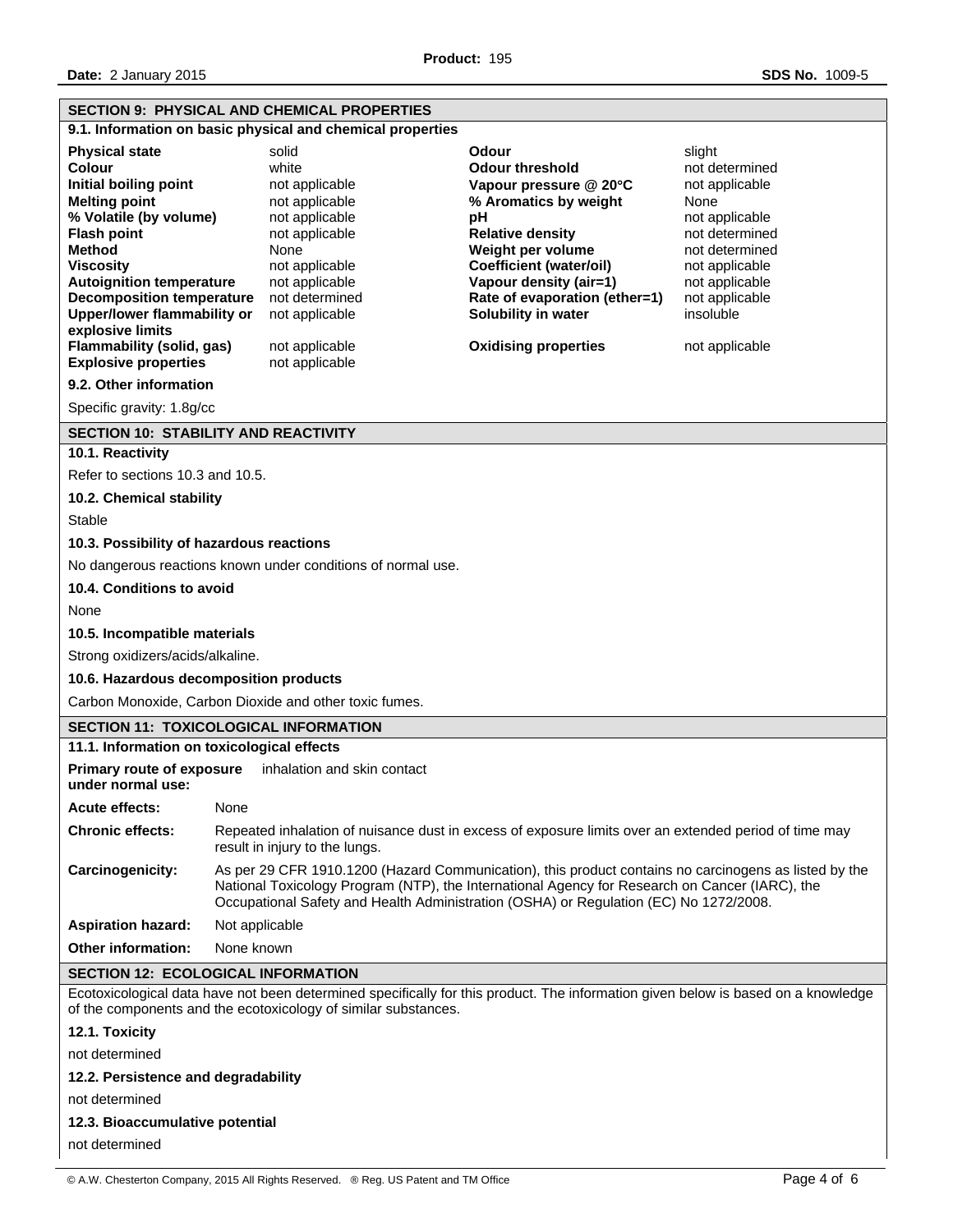## **12.4. Mobility in soil**

Solid. Insoluble in water. In determining environmental mobility, consider the product's physical and chemical properties (see Section 9).

## **12.5. Results of PBT and vPvB assessment**

Not available

# **12.6. Other adverse effects**

None

## **SECTION 13: DISPOSAL CONSIDERATIONS**

# **13.1. Waste treatment methods**

Unused product is not a regulated waste. Check local, state and federal regulations. This product is not classified as a hazardous waste according to 2008/98/EC.

#### **European List of Wastes code:** 07 02 99

| <b>SECTION 14: TRANSPORT INFORMATION</b>                                                             |                              |                                            |                                                         |
|------------------------------------------------------------------------------------------------------|------------------------------|--------------------------------------------|---------------------------------------------------------|
| 14.1. UN number                                                                                      |                              |                                            |                                                         |
| ADR/RID/ADN/IMDG/ICAO:                                                                               | <b>NOT APPLICABLE</b>        |                                            |                                                         |
| TDG:                                                                                                 | <b>NOT APPLICABLE</b>        |                                            |                                                         |
| US DOT:                                                                                              | NOT APPLICABLE               |                                            |                                                         |
| 14.2. UN proper shipping name                                                                        |                              |                                            |                                                         |
| ADR/RID/ADN/IMDG/ICAO:                                                                               | NON-HAZARDOUS, NON REGULATED |                                            |                                                         |
| TDG:                                                                                                 | NON-HAZARDOUS, NON REGULATED |                                            |                                                         |
| US DOT:                                                                                              | NON-HAZARDOUS, NON REGULATED |                                            |                                                         |
| 14.3. Transport hazard class(es)                                                                     |                              |                                            |                                                         |
| ADR/RID/ADN/IMDG/ICAO:                                                                               | <b>NOT APPLICABLE</b>        |                                            |                                                         |
| TDG:                                                                                                 | <b>NOT APPLICABLE</b>        |                                            |                                                         |
| US DOT:                                                                                              | NOT APPLICABLE               |                                            |                                                         |
| 14.4. Packing group                                                                                  |                              |                                            |                                                         |
| ADR/RID/ADN/IMDG/ICAO:                                                                               | <b>NOT APPLICABLE</b>        |                                            |                                                         |
| TDG:                                                                                                 | NOT APPLICABLE               |                                            |                                                         |
| US DOT:                                                                                              | <b>NOT APPLICABLE</b>        |                                            |                                                         |
| 14.5. Environmental hazards                                                                          |                              |                                            |                                                         |
| NOT APPLICABLE                                                                                       |                              |                                            |                                                         |
| 14.6. Special precautions for user                                                                   |                              |                                            |                                                         |
| <b>NOT APPLICABLE</b>                                                                                |                              |                                            |                                                         |
| 14.7. Transport in bulk according to Annex II of MARPOL73/78 and the IBC Code                        |                              |                                            |                                                         |
| <b>NOT APPLICABLE</b>                                                                                |                              |                                            |                                                         |
| 14.8. Other information                                                                              |                              |                                            |                                                         |
| <b>NOT APPLICABLE</b>                                                                                |                              |                                            |                                                         |
| <b>SECTION 15: REGULATORY INFORMATION</b>                                                            |                              |                                            |                                                         |
| 15.1. Safety, health and environmental regulations/legislation specific for the substance or mixture |                              |                                            |                                                         |
| 15.1.1. EU regulations                                                                               |                              |                                            |                                                         |
| <b>Authorisations under Title</b><br>VII:                                                            | Not applicable               |                                            |                                                         |
| <b>Restrictions under Title</b><br>None<br>VIII:                                                     |                              |                                            |                                                         |
| <b>Other EU regulations:</b><br>None                                                                 |                              |                                            |                                                         |
| 15.1.2. National regulations                                                                         |                              |                                            |                                                         |
| US EPA SARA TITLE III                                                                                |                              |                                            | <b>Hazardous Materials Identification System (HMIS)</b> |
| 313 Chemicals:<br>312 Hazards:                                                                       |                              | $4 =$ Severe Hazard                        | <b>HEALTH</b><br>0                                      |
|                                                                                                      |                              | 3 = Serious Hazard                         |                                                         |
| None<br>None                                                                                         |                              | 2 = Moderate Hazard<br>$1 =$ Slight Hazard | <b>FLAMMABILITY</b><br>0                                |
|                                                                                                      |                              | $0 =$ Minimal Hazard                       | <b>PHYSICAL HAZARD</b><br>1                             |
|                                                                                                      |                              | * = See Section 8                          | $\star$<br><b>Personal Protection</b>                   |
|                                                                                                      |                              |                                            |                                                         |